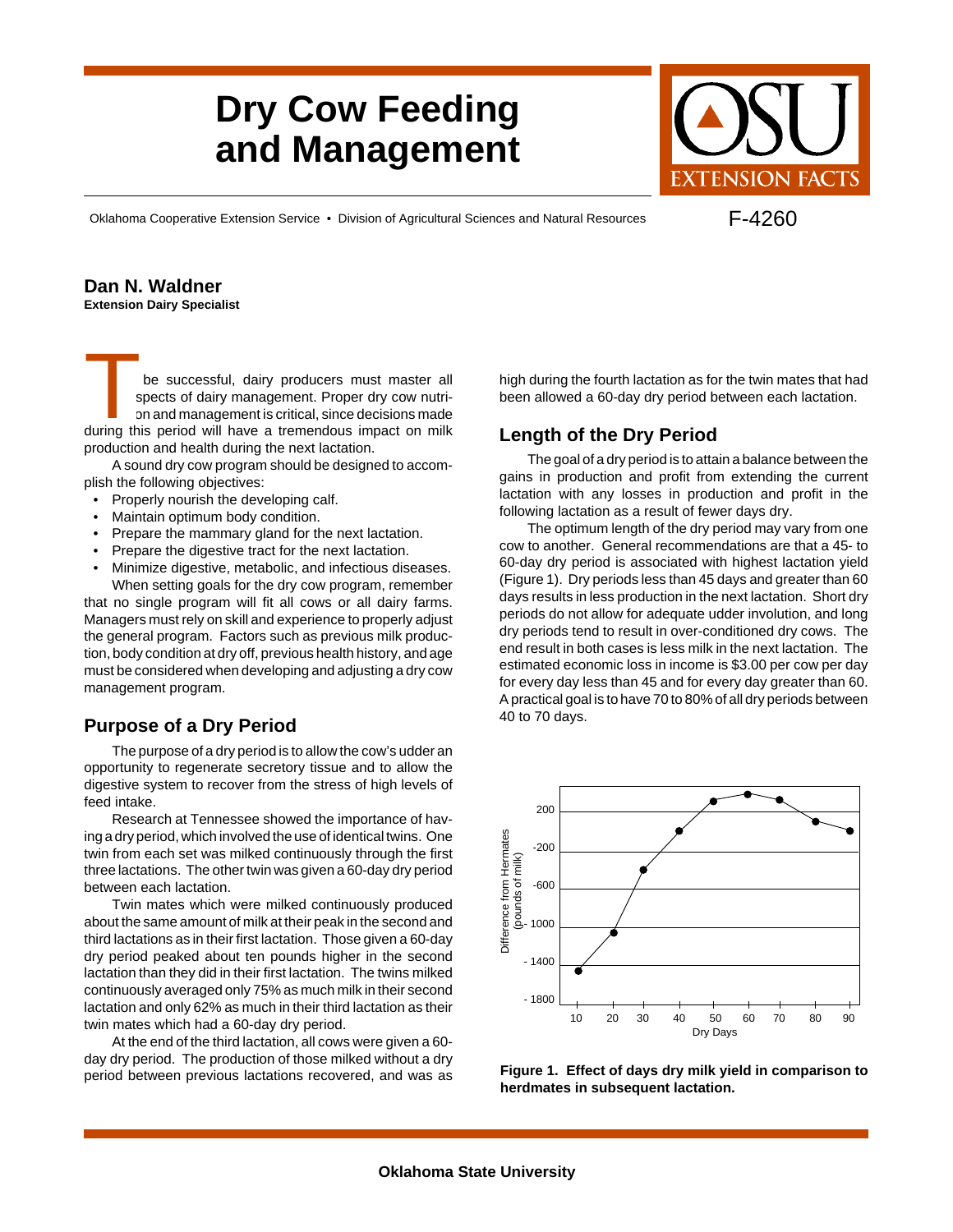## **Drying Off the Cow**

The recommended method of drying off is to stop milking the cow abruptly. Cows should not be milked partially for several days or milked every other day as a means to dry off. This practice will actually prolong the drying off process and may increase the incidence of mastitis. The pressure of the milk in the udder actually assists in the drying off process.

If the cow is producing more than 40 pounds of milk daily, it may be necessary to reduce feed intake for several days prior to drying off. Reducing feed intake by 50 to 70% will drastically reduce the supply of nutrients available to the udder, causing milk synthesis to decrease.

### **Mastitis Control and Treatment**

Cows are especially susceptible to new intra-mammary infections during the first week following drying off and during the week just prior to calving. Research has shown that 40% of all new infections originate during the dry period. The National Mastitis Council suggests treating all quarters on all cows at dry-off with an approved dry cow treatment product. A teat dip should be used on cows after treatment, and animals should be observed daily for a week, or until the mammary gland has begun to involute and is not secreting milk. Cows with udders or quarters that become hard and swollen during the dry period may need additional treatment.

In addition to helping prevent new infections, dry cow treatment offers the best opportunity of curing subclinical mastitis. Dry cow therapy is very effective against the contagious organisms Streptococcus agalactia and Staphylococcus aureus. However, while most dry cow therapy products are reasonably effective against environmental streptococci, they are not effective against coliform bacteria such as Eschericia coli. Providing a clean, dry environment for the cows is the best protection against environmental pathogens during the dry period.

### **Proper Conditioning**

During the dry period, cows should be maintained in good body condition. The condition of the cow as she nears the dry period is the best index of how to manage her as she makes the transition from the lactating to the non-lactating group. At dry off, cows should have a body condition score of about 3.5 on a scale of 1(very thin) to 5 (extremely fat). Thin cows will need to be fed enough to restore their body flesh, plus the build up of some body reserves. Ideally, cows should not need to gain more than .25 to .50 body condition score during the dry period. Lactating cows utilize energy 25% more efficiently for body gain than do dry cows. Therefore, the ideal time to put on additional condition, if needed, is during late lactation.

Cows allowed to fatten in excess during the dry period are more subject to displaced abomasum, udder edema, ketosis, and other general health problems than dry cows maintained in adequate body condition. Alternatively, cows entering the dry period in excess condition should not be put on a diet. Research has shown that feeding cows to lose weight during the dry period can lead to fatty livers, ketosis, and other disorders.

Body condition scoring of the milking herd and dry cows on a routine schedule is an excellent tool to help manage a herd more effectively and reduce the incidence of metabolic

disorders at calving. More detailed information on when and how to body condition score dairy cattle can be found in OSU Extension Leaflet L-221.

### **Nutrition of the Dry Cow**

Table 1 outlines the nutrient requirements during the dry period. The four primary goals for feeding the dry cow from dry off to three weeks prior to calving include:

- Maintain optimum dietary fiber content.
- Limit energy intake.
- Avoid overfeeding protein.
- Meet mineral and vitamin requirements.

Dry cows must be separated from the milking herd in order to be fed properly. Additionally, dry cows are best managed in two groups. The first group should contain all dry cows except those within two to three weeks of calving. Dry matter (DM) intake by the first group is usually in the range of 1.8 to 2.2% of body weight. Dry matter intake of cows within two weeks of calving decline to about 1.5 to 1.8% of body weight. Due to this decrease in dry matter intake, cows within two to three weeks of calving should be placed on a more nutrient-dense diet in order to meet their nutrient needs (Table 1).

Forage intake should be a minimum of 1.0% of body weight or 50% of the dietary DM intake. Ideal roughage sources for the dry period include coarse hays, grass, or grass-legume mixtures. Corn or sorghum stalks may be used when properly supplemented. High quality forages are best reserved for early lactation cows with high energy requirements. Also, finely chopped silage or ground hay should be avoided. Cows should consume at least two to four pounds of forage dry matter that is at least 1.5 inches long. Feeding forage of adequate particle length will aid in rehabilitating the rumen and maintain normal rumen function.

Whether legume or mixed, primarily legume forages should be limited to not more than 30 to 50% of forage dry matter intake. Heavy feeding of these forages can result in excessive protein, calcium, and potassium intake, which make the cow more susceptible to udder edema, milk fever, ketosis, and possibly certain types of reproductive problems caused by protein and mineral imbalances.

Corn silage should not provide over 50 to 60% of forage dry matter intake. Dry cows fed corn silage at greater than 50% of forage dry matter may become over-conditioned and have more metabolic and reproductive problem at calving and in early lactation. Dry cows should never be limit fed to reduce energy intake. Maximizing dry matter intake during this period will promote maximum dry matter intake in early lactation and improve milk production. Sorghum, sorghum-sudan, and small grain silages fit well into many dry cow forage programs, with little chance of cows becoming over conditioned. Again, forage particle length in the ration must be considered when feeding these forages. Providing dry grass hay free choice, or at least 4 to 6 pounds per head daily, is a sound management practice. If silage is fed to lactating cows, feeding 10 to 20 pounds of silage to at least the cows within two to three weeks of calving may improve intake and rumen function after calving.

A grain mix should be formulated to meet the nutrient needs of the dry cow that are not supplied by the forage portion of the ration. If high quality hay or finely chopped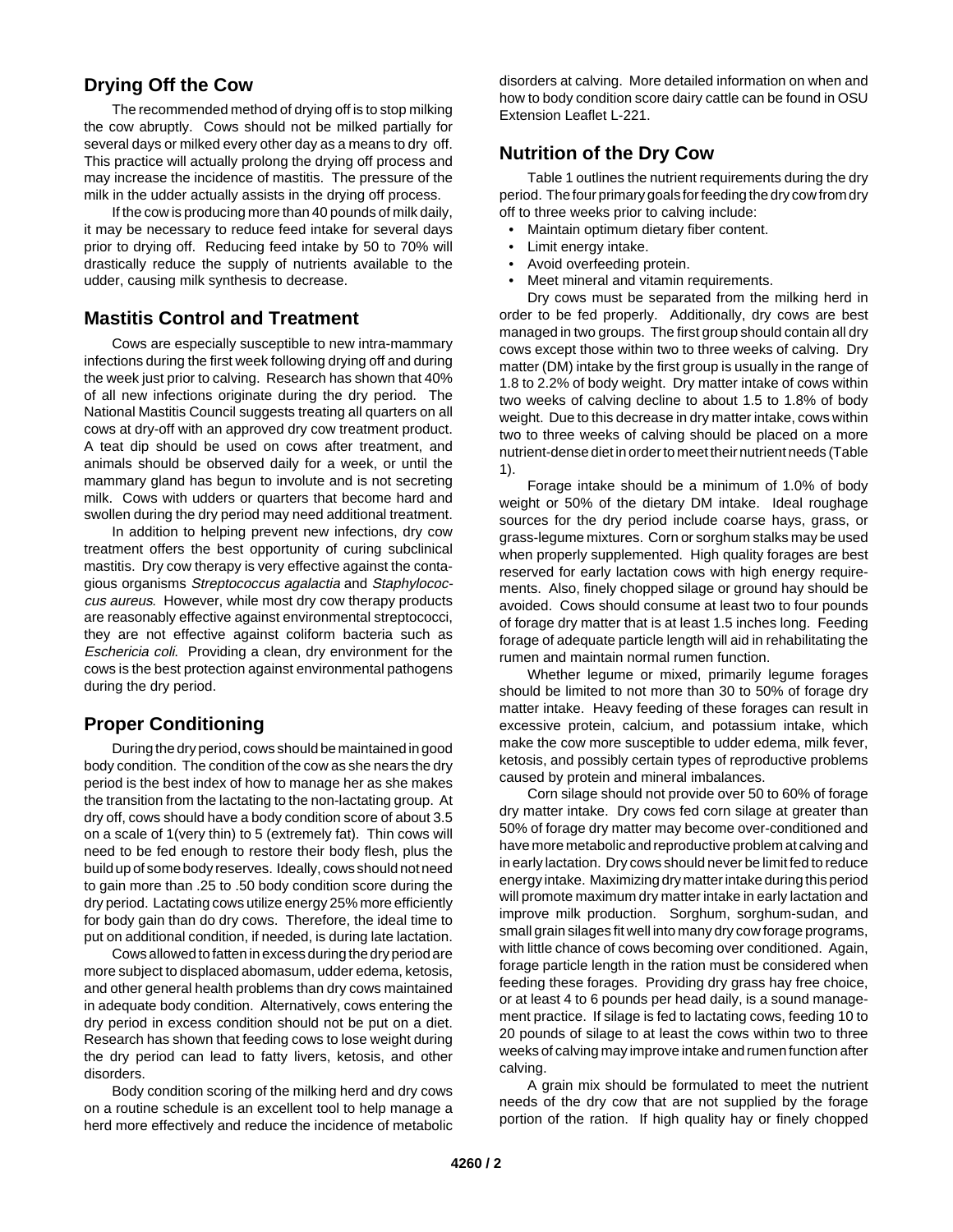| Table 1. Nutrient Guidelines for Dry Cows (Dry matter basis). |  |  |
|---------------------------------------------------------------|--|--|
|---------------------------------------------------------------|--|--|

| <b>Nutrient</b>               | <b>Units</b> | Far-off     | $Close-upa$ |  |
|-------------------------------|--------------|-------------|-------------|--|
| Crude protein (CP)            | $\%$         | $12 - 13$   | $14 - 15$   |  |
| Degradable intake protein     | % of CP      | 65-70       | 62-65       |  |
| Soluble intake protein        | % of CP      | $30 - 40$   | 25-30       |  |
| Undegradable intake protein   | % of CP      | 30-35       | 35-38       |  |
| Acid detergent fiber          | min, %       | 35-40       | 30-35       |  |
| Neutral detergent fiber (NDF) | min, %       | 50-55       | 45-50       |  |
| NDF from forage               | min, %       | $35 - 40$   | 30-35       |  |
| Nonfiber carbohydrate         | %            | 26-35       | 30-38       |  |
| Net energy-lactation          | Mcal/lb.     | $.57 - .64$ | $.66 - .72$ |  |
| Fat                           | %            | $3 - 4$     | $4 - 5$     |  |
| Calcium                       | %            | $.45 - .60$ | $.55 - .65$ |  |
| Phosphorus                    | %            | $.30 - .35$ | $.35 - .40$ |  |
| Magnesium                     | $\%$         | $.20 - .25$ | $.25 - .30$ |  |
| Potassium                     | %            | .70-.80     | $.70 - .80$ |  |
| Sodium                        | %            | .10         | .10         |  |
| Chlorine                      | $\%$         | .20         | .20         |  |
| Sulfur                        | $\%$         | $.16 - .20$ | $.16 - .20$ |  |
| Cobalt                        | ppm          | $\cdot$     | $\cdot$     |  |
| Copper                        | ppm          | $12 - 15$   | $15 - 20$   |  |
| lodine                        | ppm          | .5          | .5          |  |
| Iron                          | ppm          | 100         | 100         |  |
| Manganese                     | ppm          | 45-60       | 45-60       |  |
| Selenium                      | ppm          | $\cdot$ 3   | .3          |  |
| Zinc                          | ppm          | 70-80       | 70-80       |  |
| Vitamin A                     | IU/day       | 75-100,000  | 75-100,000  |  |
| Vitamin D                     | IU/day       | 25-30,000   | 25-30,000   |  |
| Vitamin E                     | IU/day       | 500-1,000   | 1,000       |  |

a Close-up cows fed anionic salts may have chlorine, sulfur, and magnesium levels up to 1.0, 0.45, and 0.40%, respectively. Close-up cows fed anionic salts should receive a minimum of 1.3% calcium.

silages are fed, it is usually beneficial to have grain mixtures higher in fiber to offset the low fiber intake from these forages. On medium quality forage diets, usually a minimal amount of grain is needed to meet the energy and protein needs of dry cows. However, it is recommended to feed at least three pounds of grain per head daily throughout the dry period. Feeding this amount will help maintain a rumen microbial population that is adapted to a ration containing grain. The grain also should reduce the occurrence of digestive and offfeed problems at calving. The latter is especially true if a close-up group is not used.

To assure proper intake of minerals and vitamins, it is desirable to incorporate these into the grain mix instead of offering them free choice. Unlike lactating cows, buffers should not be fed to dry cows because of the increased likelihood of udder edema and milk fever. Salt can be fed to the far-off dry cow group at a rate of .25% of the total ration dry matter. However, if udder edema is a problem, salt should be removed from the close-up ration.

Vitamins A, D, and E are all important for proper dry cow nutrition. Retained placentas have been associated with both Vitamin A and E deficiencies. Vitamin E deficiency is also related to reduced resistance to infection and increased incidence of mastitis. The need for additional Vitamin A is

dependent largely upon the type and quality of forage fed. If green sun-cured hay is fed or if green pasture is available, there is probably no need for a Vitamin A supplement. However, if corn or sorghum silage or poor quality hay is fed, it could be good insurance to provide some source of supplemental Vitamin A. Vitamin D supplementation will also be needed when cows are fed direct-cut forages or forage that is ensiled. If doubt exists about the quality of the forages, it is cheap insurance to supplement the dry cows with the currently recommended levels of Vitamins A, D, and E.

The primary goal when feeding minerals during the dry period is to avoid excessive calcium and keep the calcium to phosphorus ratio between 2.0:1 to 1.5:1. The control of calcium and phosphorus is important for the prevention of milk fever. Additionally, potassium levels greater than 1.5% of the ration dry matter may interfere with magnesium absorption and calcium mobilization, also resulting in milk fever, as well as retained placenta, and downer cow problems at calving. The trace minerals are also important in preventing many of the metabolic disorders and infectious diseases encountered during the dry period. Proper supplementation of these elements should not be ignored, and the guidelines set forth in this publication should be followed closely.